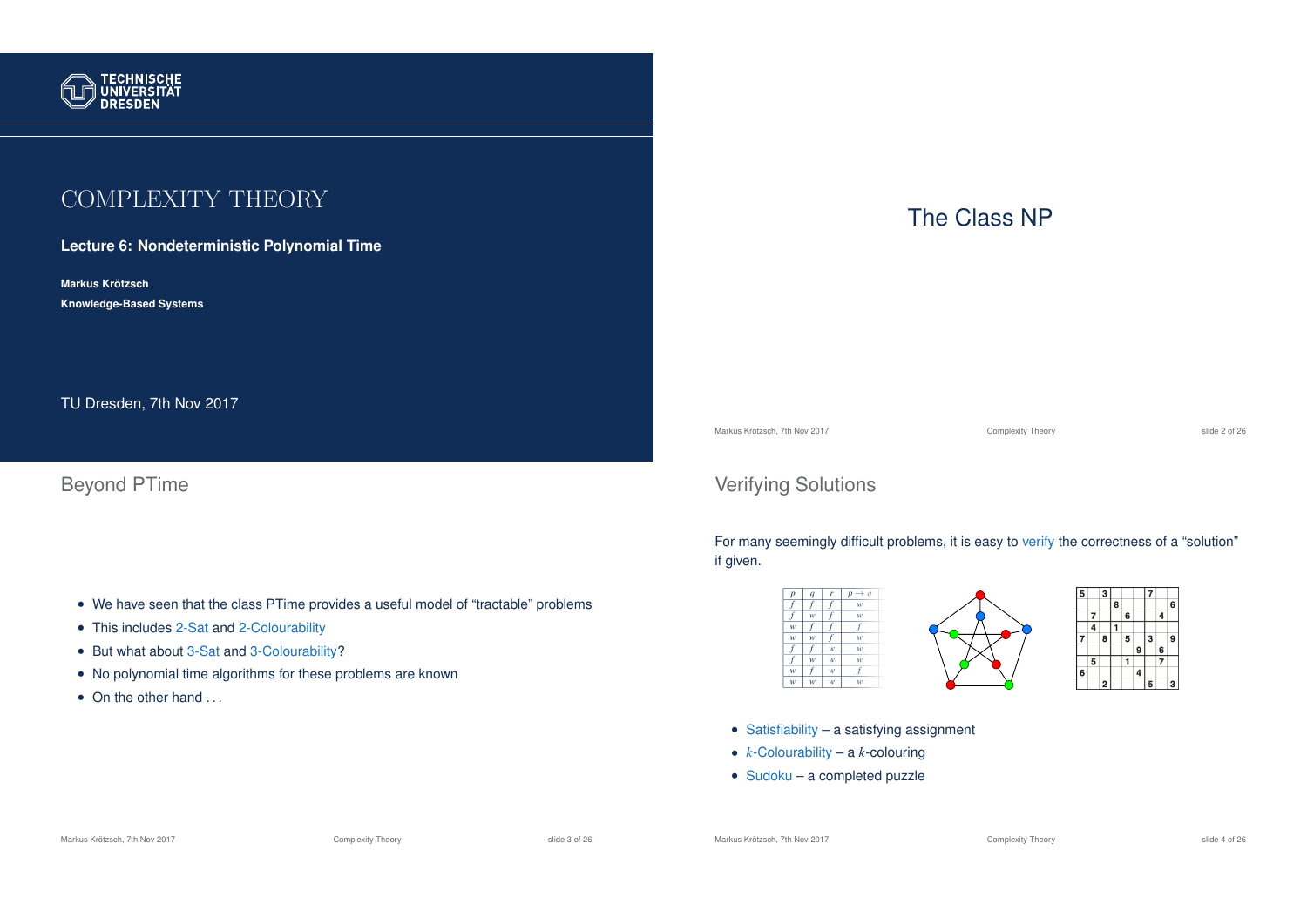#### **Verifiers**

**Definition 6.1:** A Turing machine M which halts on all inputs is called a verifier for a language **L** if

 $L = \{w \mid M \text{ accepts } (w \# c) \text{ for some string } c\}$ 

The string *c* is called a certificate (or witness) for *w*.

Notation: # is a new separator symbol not used in words or certificates.

**Definition 6.2:** A Turing machine M is a polynomial-time verifier for **L** if M is polynomially time bounded and

**L** =  $\{w \mid M \text{ accepts } (w \# c) \text{ for some string } c \text{ with } |c| \leq p(|w|) \}$ 

for some fixed polynomial *p*.

Markus Krötzsch, 7th Nov 2017 **Complexity Theory** Complexity Theory slide 5 of 26

# More Examples of Problems in NP

**H**amiltonian **P**ath Input: An undirected graph *G* Problem: Is there a path in *G* that contains each vertex exactly once?

*k***-C**lique Input: An undirected graph *G* Problem: Does *G* contain a fully connected graph (clique) with *k* vertices?

## The Class NP

NP: "The class of dashed hopes and idle dreams."<sup>1</sup>

#### More formally:

the class of problems for which a possible solution can be verified in P

**Definition 6.3:** The class of languages that have polynomial-time verifiers is called NP.

#### In other words: NP is the class of all languages **L** such that:

- for every  $w \in L$ , there is a certificate  $c_w \in \Sigma^*$ , where
- the length of  $c_w$  is polynomial in the length of  $w$ , and
- the language  $\{(w \# c_w) | w \in L\}$  is in P

<sup>1</sup>https://complexityzoo.uwaterloo.ca/Complexity\_Zoo:N#np Markus Krötzsch, 7th Nov 2017 **Complexity Theory** Complexity Theory **Complexity Theory** slide 6 of 26

## More Examples of Problems in NP

#### **S**ubset **S**um

Input: A collection of positive integers

 $S = \{a_1, \ldots, a_k\}$  and a target integer *t*.

Problem: Is there a subset  $T \subseteq S$  such that  $\sum_{a_i \in T} a_i = t$ ?

#### **T**ravelling **S**alesperson

Input: A weighted graph *G* and a target number *t*.

Problem: Is there a simple path in *G* with weight  $\leq t$ ?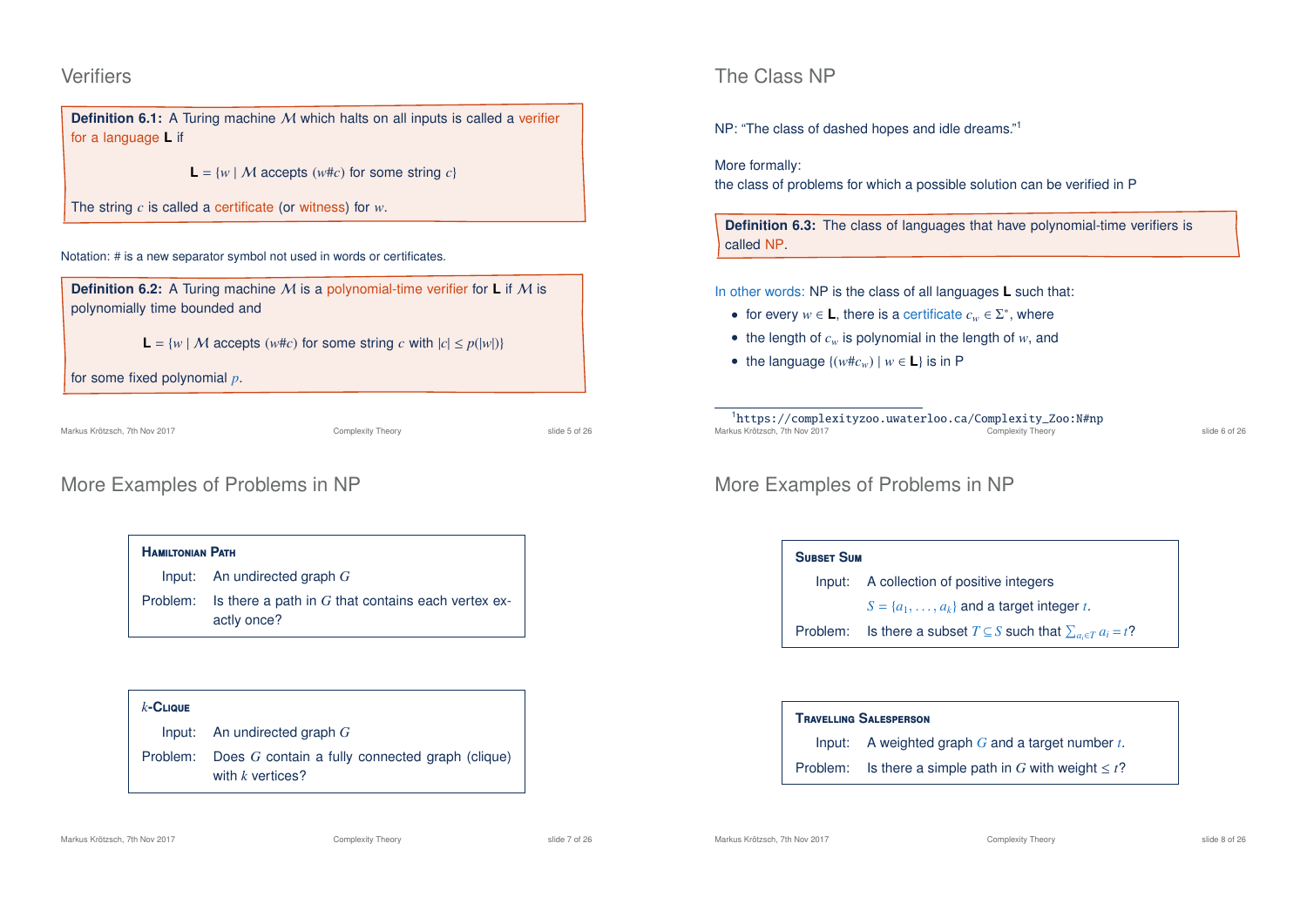#### **N**o **H**amiltonian **P**ath

Input: An undirected graph *G* Problem: Is there no path in *G* that contains each vertex exactly once?

Whereas it is easy to certify that a graph has a Hamiltonian path, there does not seem to be a polynomial certificate that it has not.

Markus Krötzsch, 7th Nov 2017 **Complexity Theory** Complexity Theory slide 9 of 26

But we may just not be clever enough to find one.

N is for Nondeterministic

## More Examples

#### **C**omposite **(**non**-**prime**) N**umber

Input: A positive integer  $n > 1$ 

Problem: Are there integers  $u, v > 1$  such that  $u \cdot v = n$ ?

#### **P**rime **N**umber

Input: A positive integer  $n > 1$ 

Problem: Is *n* a prime number?

Surprisingly: both are in NP (see Wikipedia "Primality certificate") In fact: Composite Number (and thus Prime Number) was shown to be in P

Markus Krötzsch, 7th Nov 2017 **Complexity Theory** Complexity Theory slide 10 of 26

#### Reprise: Nondeterministic Turing Machines

A nondeterministic Turing Machine (NTM)  $\mathcal{M} = (Q, \Sigma, \Gamma, \delta, q_0, q_{\text{accept}})$  consists of

- a finite set *Q* of **states**,
- an **input alphabet**  $\Sigma$  not containing  $\Box$ ,
- a **tape alphabet**  $\Gamma$  such that  $\Gamma \supseteq \Sigma \cup \{\Box\}$ .
- a **transition function**  $\delta: Q \times \Gamma \rightarrow 2^{Q \times \Gamma \times (\text{L}, \text{R})}$
- an **initial state**  $q_0 \in Q$ ,
- an **accepting state**  $q_{\text{accept}} \in Q$ .

#### **Note**

An NTM can halt in any state if there are no options to continue  $\rightarrow$  no need for a special rejecting state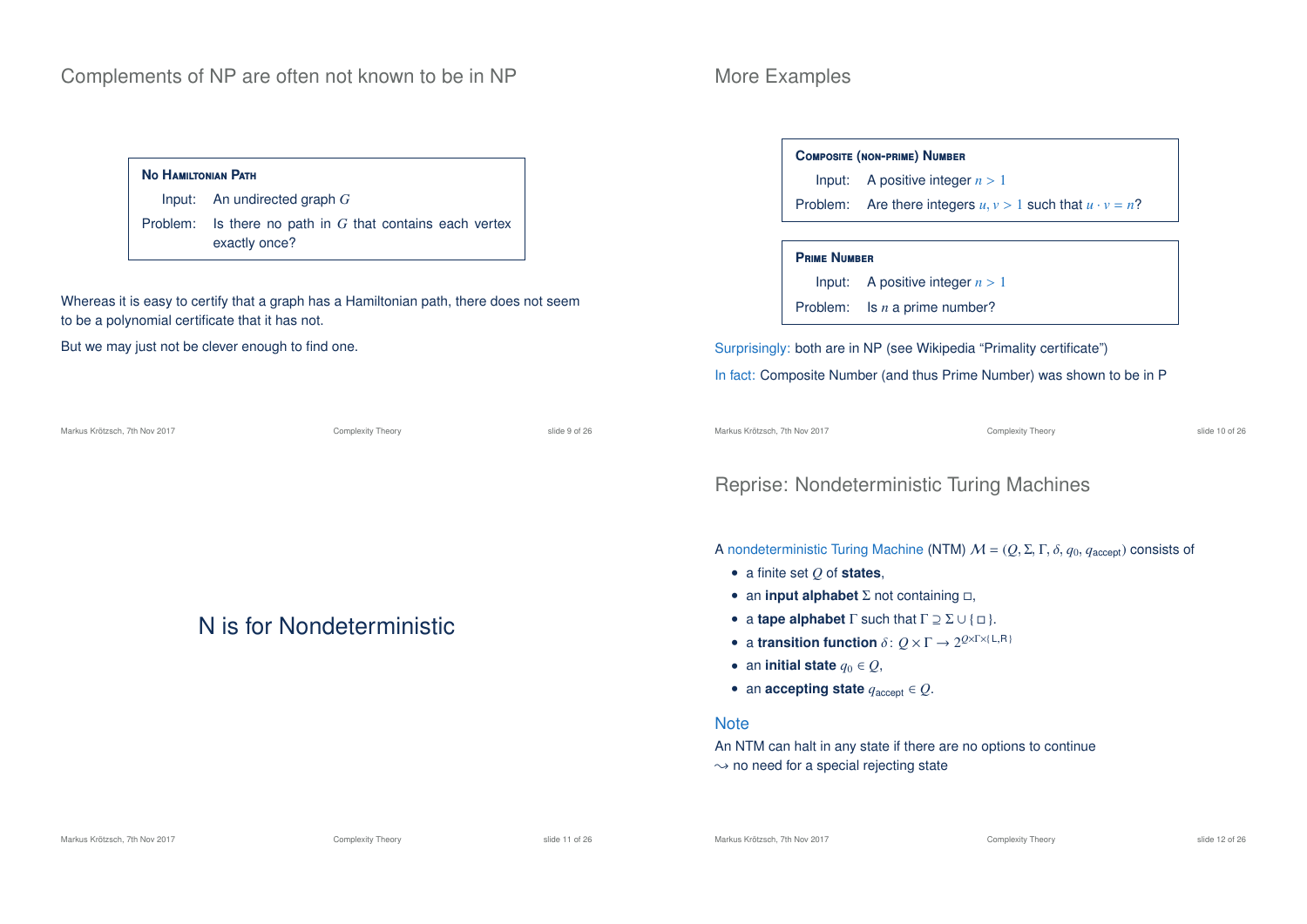# Reprise: Runs of NTMs

An (N)TM configuration can be written as a word  $uqv$  where  $q \in Q$  is a state and  $uv \in \Gamma^*$ is the current tape contents.

NTMs produce configuration trees that contain all possible runs:



# Time and Space Bounded NTMs

#### Q: Which of the nondeterministic runs do time/space bounds apply to? A: To all of them!

**Definition 6.4:** Let M be a nondeterministic Turing machine and let  $f : \mathbb{N} \to \mathbb{R}^+$ be a function.

- (1) M is *f*-time bounded if it halts on every input  $w \in \Sigma^*$  and on every computation path after ≤*f*(|*w*|) steps.
- (2) M is *f*-space bounded if it halts on every input  $w \in \Sigma^*$  and on every computation path using ≤*f*(|*w*|) cells on its tapes.

(Here we typically assume that Turing machines have a separate input tape that we do not count in measuring space complexity.)

Example: Multi-Tape NTM

Consider the NTM  $M = (Q, \{0, 1\}, \{0, 1, \Box\}, q_0, \Delta, q_{\text{accept}})$  where

$$
\Delta = \left\{ \begin{array}{l} (q_0, \ (-), q_0, \ (-), \binom{N}{k}) \\ (q_0, \ (-), q_0, \ (-), \binom{N}{k}) \\ (q_0, \ (-), q_{\text{check}}, \ (-), \binom{N}{N}) \\ \dots \\ \text{transition rules for } \mathcal{M}_{\text{check}} \end{array} \right\}
$$

and where  $M_{\text{check}}$  is a deterministic TM deciding whether number on second tape is  $> 1$ and divides the number on the first.



 $\overline{M}$ he machine M decides if the input is a composite  $y$ number: slide 14 of 26

• guess a number on the second tape

 $\mathbf{r}$  is dividend to the first tape on the first tape on the first tape on the first tape on the first tape on the first tape of  $\mathbf{r}$ Nondeterministic Complexity Classes

**Definition 6.5:** Let  $f : \mathbb{N} \to \mathbb{R}^+$  be a function.

- (1) NTime( $f(n)$ ) is the class of all languages **L** for which there is an  $O(f(n))$ -time bounded nondeterministic Turing machine deciding **L**.
- (2) NSpace( $f(n)$ ) is the class of all languages **L** for which there is an *O*(*f*(*n*))-space bounded nondeterministic Turing machine deciding **L**.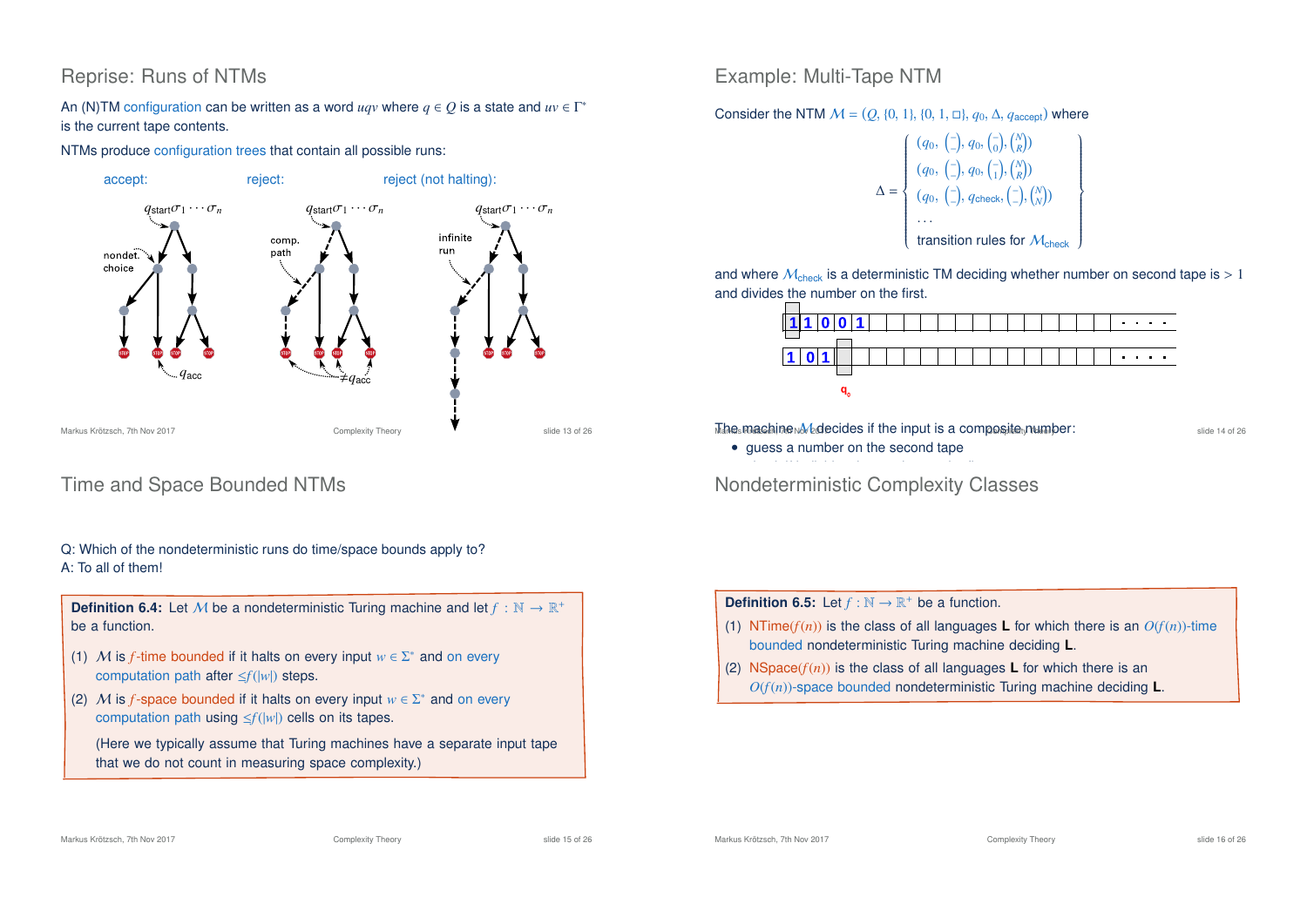## All Complexity Classes Have a Nondeterministic Variant



Markus Krötzsch, 7th Nov 2017 Complexity Theory slide 17 of 26

## Equivalence of NP and NPTime

**Theorem 6.6:**  $NP = NPTime$ .

#### **Proof:** We now show NP ⊂ NPTime:

- Assume **L** has a polynomial-time verifier M with certificates of length at most  $p(n)$ for a polynomial *p*.
- Then we can construct an NTM M<sup>∗</sup> deciding **L** as follows:
	- (1) M<sup>∗</sup> guesses a string of length *p*(*n*)
	- (2)  $\mathcal{M}^*$  checks in deterministic polynomial time if this is a certificate.

Therefore NP ⊂ NPTime.  $\Box$ 

#### Equivalence of NP and NPTime

**Theorem 6.6:** NP = NPTime.

**Proof:** We first show NP ⊇ NPTime:

- Suppose **L** ∈ NPTime.
- Then there is an NTM M such that
	- $w \in L \iff$  there is an accepting run of M of length  $O(n^d)$

for some *d*.

- This path can be used as a certificate for *w*.
- A DTM can check in polynomial time that a candidate certificate is a valid accepting run.

Therefore NP ⊇ NPTime.

Markus Krötzsch, 7th Nov 2017 Complexity Theory slide 18 of 26

## NP and coNP

Note: the definition of NP is not symmetric

- there does not seem to be any polynomial certificate for Sudoku **un**solvability or propositional logic **un**satisfiability . . .
- converse of an NP problem is coNP
- similar for NExpTime and N2ExpTime

Other complexity classes are symmetric:

- Deterministic classes  $(cop = Pe$  etc.)
- Space classes mentioned above (esp. coNL = NL)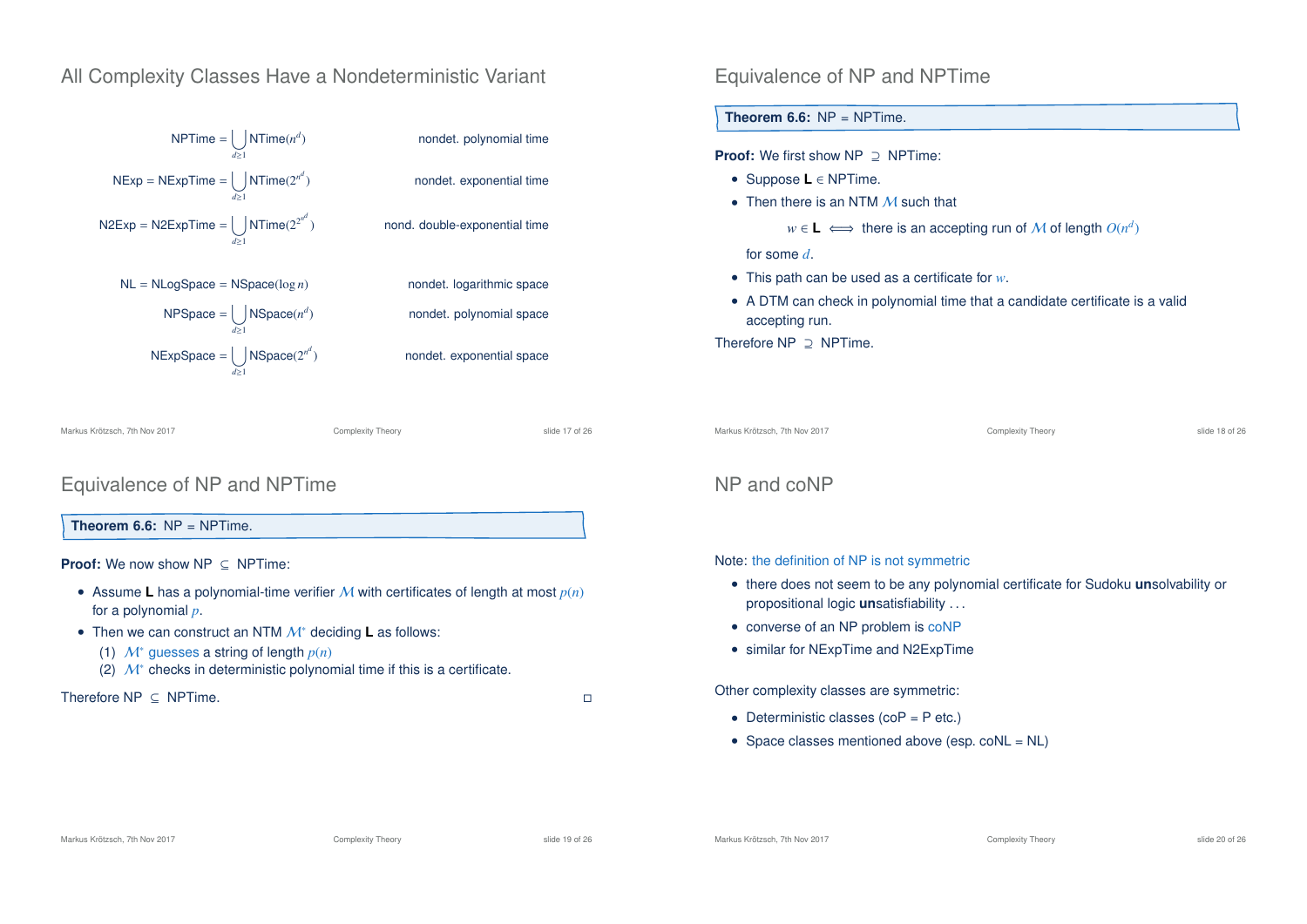#### Deterministic vs. Nondeterminsitic Time

**Theorem 6.7:**  $P \subseteq NP$ , and also  $P \subseteq \text{coNP}$ .

(Clear since DTMs are a special case of NTMs)

It is not known to date if the converse is true or not.

- Put differently: "If it is easy to check a candidate solution to a problem, is it also easy to find one?"
- Exaggerated: "Can creativity be automated?" (Wigderson, 2006)
- Unresolved since over 35 years of effort
- One of the major problems in computer science and math of our time
- 1,000,000 USD prize for resolving it ("Millenium Problem") (might not be much money at the time it is actually solved)

#### Status of P vs. NP

Many people believe that  $P \neq NP$ 

- Main argument: "If  $NP = P$ , someone ought to have found some polynomial algorithm for an NP-complete problem by now."
- "This is, in my opinion, a very weak argument. The space of algorithms is very large and we are only at the beginning of its exploration." (Moshe Vardi, 2002)
- Another source of intuition: Humans find it hard to solve NP-problems, and hard to imagine how to make them simpler – possibly "human chauvinistic bravado" (Zeilenberger, 2006)
- There are better arguments, but none more than an intuition

| Markus Krötzsch, 7th Nov 2017                                                                                                                                                                                                                                                                                                                  | Complexity Theory | slide 21 of 26 | Markus Krötzsch, 7th Nov 2017                                                                                                                                                                                                                                                                                                                                                                                                                                                  | Complexity Theory | slide 22 of 26 |  |
|------------------------------------------------------------------------------------------------------------------------------------------------------------------------------------------------------------------------------------------------------------------------------------------------------------------------------------------------|-------------------|----------------|--------------------------------------------------------------------------------------------------------------------------------------------------------------------------------------------------------------------------------------------------------------------------------------------------------------------------------------------------------------------------------------------------------------------------------------------------------------------------------|-------------------|----------------|--|
| Status of P vs. NP                                                                                                                                                                                                                                                                                                                             |                   |                | Status of P vs. NP                                                                                                                                                                                                                                                                                                                                                                                                                                                             |                   |                |  |
| Many outcomes conceivable:<br>• $P = NP$ could be shown with a non-constructive proof<br>• The question might be independent of standard mathematics (ZFC)<br>• Even if NP $\neq$ P, it is unclear if NP problems require exponential time in a strict<br>sense – many super-polynomial functions exist<br>• The problem might never be solved |                   |                | Current status in research:<br>• Results of a poll among 152 experts [Gasarch 2012]:<br>$- P \ne NP$ : 126 (83%)<br>$- P = NP$ : 12 (9%)<br>- Don't know or don't care: $7(4%)$<br>$-$ Independent: 5 (3%)<br>- And 1 person $(0.6\%)$ answered: "I don't <b>want</b> it to be equal."<br>• Experts have guessed wrongly in other major questions before<br>• Over 100 "proofs" show $P = NP$ to be true/false/both/neither:<br>https://www.win.tue.nl/~gwoegi/P-versus-NP.htm |                   |                |  |